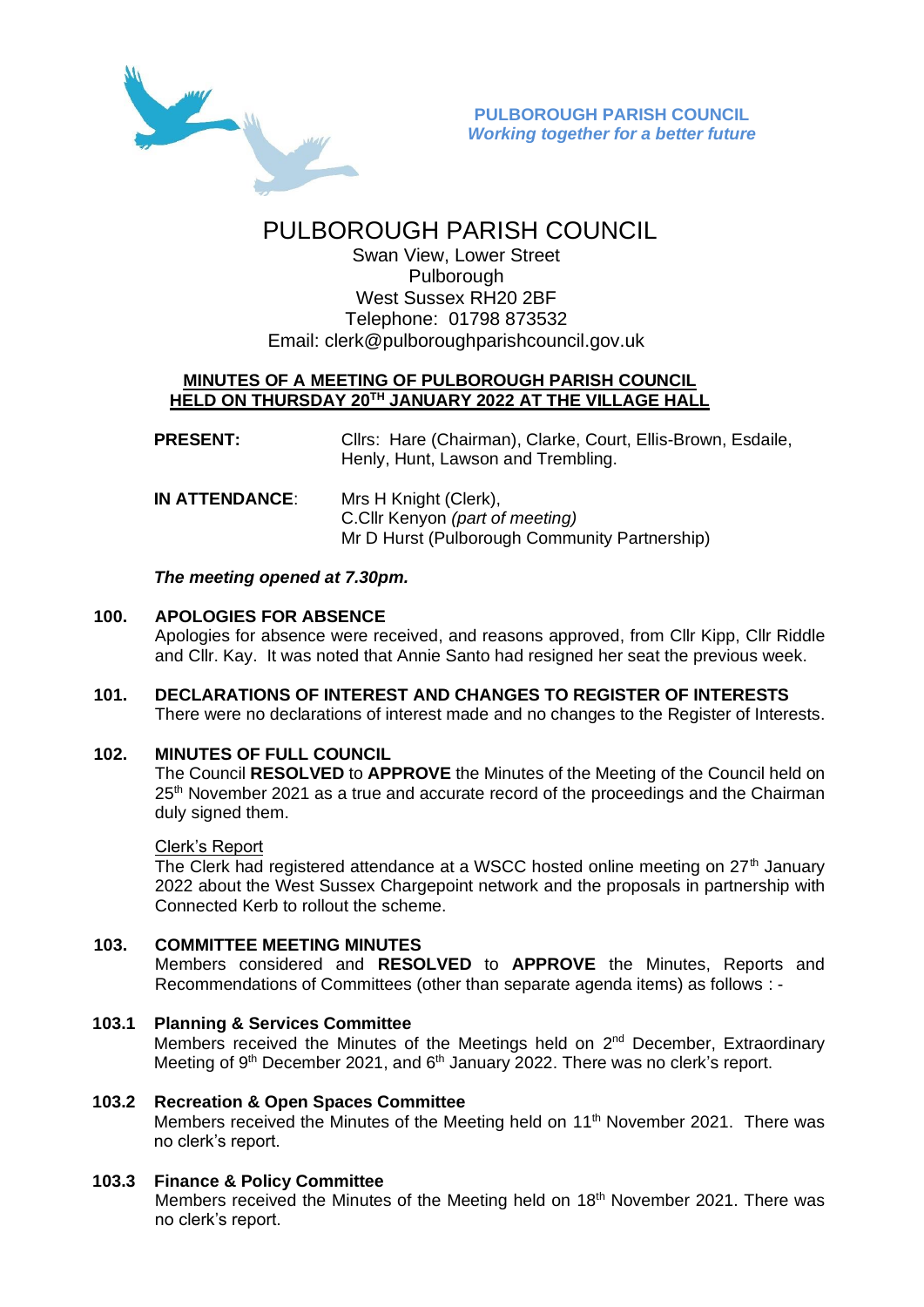#### **104. ADJOURNMENT FOR PUBLIC SPEAKING**

There were no public speakers registered, therefore no adjournment was made at this point.

#### **105. DISTRICT AND COUNTY REPORTS**

C.Cllr Kenyon reported on various county matters. The Community Highways Scrutiny Committee had considered the expansion proposals by Gatwick Airport and was disappointed with the lack of detail in the proposals; A new report was imminent on onstreet parking issues; She confirmed she would be joining PPC's A29 Stakeholder Group meeting on the 24th January 2022; She would be chairing the next Horsham Local Forum on 14<sup>th</sup> March 2022 if PPC had any questions Members would like put to the meeting; WSCC budget briefing would take place the following week; Meetings she would be attending shortly included a Youth Cabinet event, the next full Council meeting and the EV Chargepoint meeting.

D.Cllr Van der Klugt had sent apologies due to a prior commitment. D.Cllr Clarke advised that D.Cllr Donnelly was unable to attend due to a prior commitment.

D.Cllr Clarke reported on various district matters. Discussions on budget setting and council tax for the following financial year were taking place, with final financial decisions to be made imminently; HDC is committing several million pounds to environmental/green projects; Discussions were ongoing around proposals for the 123 waste collection service, whilst awaiting Government direction and grant availability; The water neutrality issue continues to delay planning matters, including neighbourhood plans, with no obvious progress but much work is taking place in the background to move matters forward.

#### **106. PROPOSALS FOR NEW MULTI USE GAMES AREA (MUGA)**

Members noted the Clerk's written report for this item and the recommendations from the Recreation & Open Spaces Committee meeting of 13<sup>th</sup> January 2022 (R&OS Min.66 refers). At this stage decisions were based around whether to submit a funding bid to the South Downs National Park, which would also require a supporting bid to Horsham District Council, and for which estimated costs only were needed. If proceeding, discussion on contractor appointment and finer scheme details would be taken back to the Committee. If not proceeding, or if the bid was unsuccessful, options would need to be reconsidered. Following discussion, the following was **RESOLVED**:-

- To approve preferred option of a recarpeting project, including ancillary works and equipment (floodlights, fencing etc) at an overall estimated cost of £134,268 (inc. VAT), and to apply to both SDNP for CIL funds and HDC for matched funds, divided equally between both authorities;
- To approve that the Parish Council will contribute £10,000 to the project, funded using new budget of £5,000 and Earmarked Reserve (MSF Resurfacing) of £5,000;
- To approve submitting a planning application if required, at a cost of £234.00.

## **107. BUDGET AND PRECEPT FOR YEAR ENDING 31ST MARCH 2023**

Members considered draft options the Clerk had previously circulated (Options V3 and V3.1), noting also the discussions from the previous Council meeting and Finance & Policy Committee recommendation for the budget and precept. Option V3 had been the preferred choice and committee recommendation and proposed a budget that resulted in a precept of £257,362 which resulted in an increase to a Band D property of 2.5%, using the HDC council tax figure of 2593.6. The Clerk advised that Option V3.1 set out identical overall budget and precept but that surplus allocation of £3,376 had been removed from 'Highways Streetlighting' expenditure and added as £1,376 to 'Highways Other' (to cover annual servicing of the Millennium Clock) and £2,000 to 'Contingency'.

Following consideration and due proposal, it was **RESOLVED** to approve the budget and precept as recommended in Option V3.1. This budget set a precept demand for the year ending 31st March 2023 of £257,362, resulting in a Band D equivalent per house charge of £99.23 per annum, an increase of £2.42 or 2.5% on the previous year's Band D charge.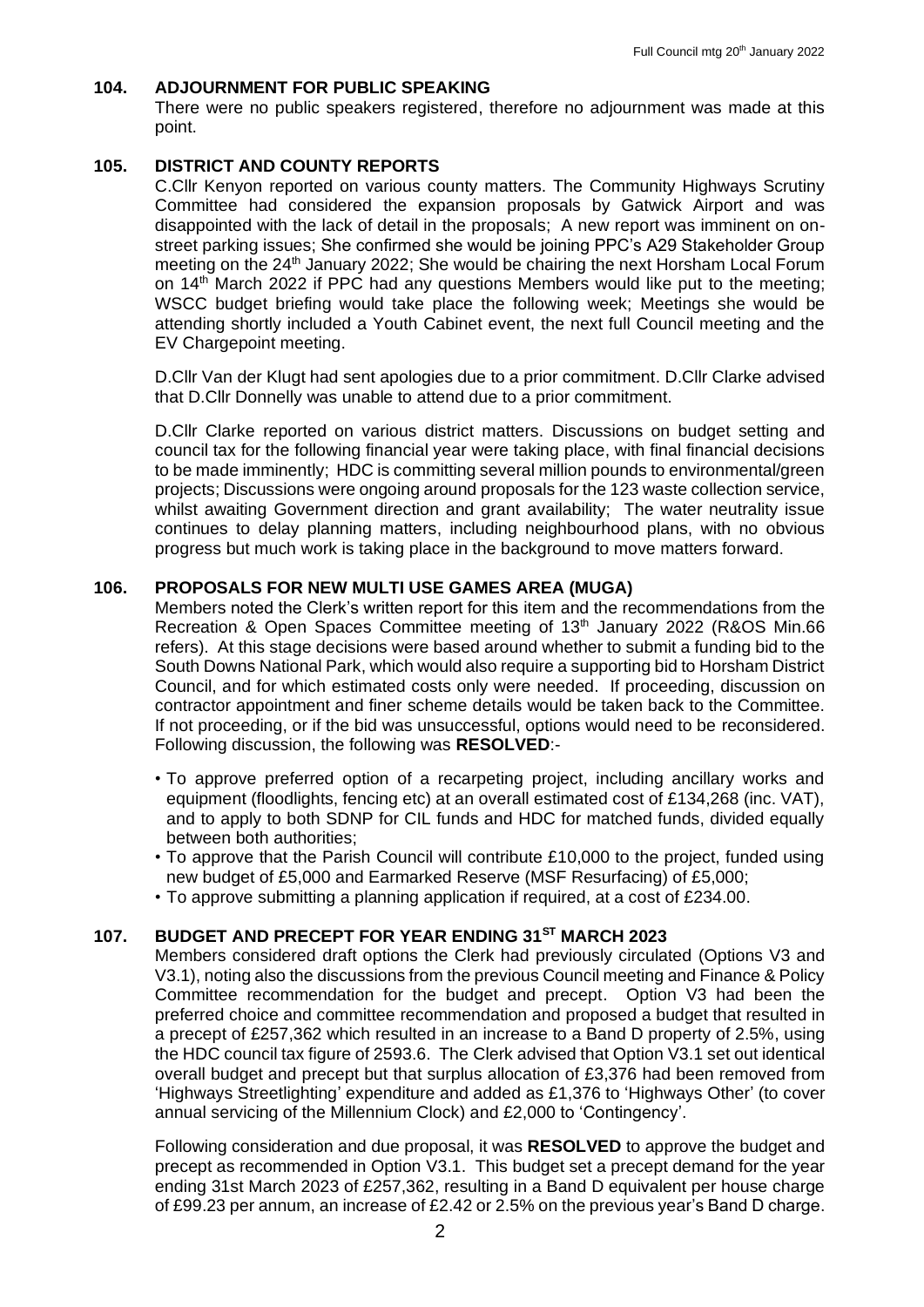#### **108. PROPOSALS FOR LOWER STREET SIDS**

Members considered the previously circulated proposal paper by Mr David Hurst on behalf of Pulborough Community Partnership. PCP was proposing to purchase and install Speed Indicator Display Signs (SIDS) in Lower Street, to address traffic speed, pedestrian safety and residents' quality of life. There would be no financial impact to the Parish Council as funds were being provided by PCP itself and via grants or potentially WSCC S106 funds, and PCP now sought Parish Council support for the scheme.

Following questions, the Chairman briefly adjourned the meeting so that Mr Hurst could clarify some points. It was noted that the proposed two SIDS (one east end and one west end) would not be close to housing, would use LED lighting and would be unlikely to be on overnight as timing can be programmed, therefore nearby residences would not be disturbed.

It was **RESOLVED** unanimously to support the proposals by Pulborough Community Partnership for the SIDS scheme in Lower Street.

#### **109. CO-OPTION TO THE COUNCIL**

Members considered the previously circulated application from Mr Owen Davies. It was **RESOLVED** to co-opt Mr Davies to the Parish Council, and once he had signed a Declaration of Acceptance of Office, his first meeting as a member would be the  $17<sup>th</sup>$ February full Council meeting. With the recent resignation noted earlier, which would be advertised in due course, the Council now still had two vacant seats remaining.

#### **110. REPLACEMENT MOWER**

Members noted the Clerk's paper outlining that the Jacobsen mower was now becoming beyond repair and unserviceable, and how a replacement used ride on mower purchase could be funded. It was estimated that up to  $£15,000$  may be required, using the balance of Earmarked Reserves for New Tractor/Machinery of £9,428.34, a £3,769 balance from the current Tractors/Equipment budget (code 4393) and potentially £2,000 from the new 2022/23 code 4393 budget. The Deputy Clerk had investigated and corresponded with Ernest Doe a reputable, professional supplier, who had provided useful advice on suitable models, availability and pricing (copied to Cllrs). Replacements could be ride-on mower or small tractor/trailed mower, and the company was arranging some test drives for the Groundsman to assess equipment performance and suitability.

Due to the nature and market availability of purchasing second-hand models, and the deterioration of the existing mower, the Clerk sought approval for delegated authority to purchase a replacement in a timely manner.

It was **RESOLVED** to approve delegated authority to the Clerk to purchase suitable used replacement mower equipment up to a limit of £15,000, to be funded as described above.

#### **111. COMMITTEE APPOINTMENTS**

Following her request, it was **RESOLVED** to appoint Cllr Hunt to sit on the Finance & Policy Committee.

#### **112. COUNCILLOR TRAINING**

It was noted that Cllrs Ellis-Brown, Kipp, Trembling, Hare and Hunt had attended the online training 'Introduction to Planning' provided for WSALC by Mulberry & Co, on 11<sup>th</sup> January 2022. It was **RESOLVED** to ratify the total cost of £200 + VAT, to be funded from the Training budget (4022).

#### **113. SUSSEX POLICE: USE OF 'BIG DATA'**

WSALC had advised that one parish council representative could attend an online presentation by Sussex police Chief Constable Jo Shiner to West and East Sussex Councils on Friday 25th February 2022 about the use of 'big data'. It was **RESOLVED** that Cllr Esdaile would be registered to attend and feed back to the March Council meeting.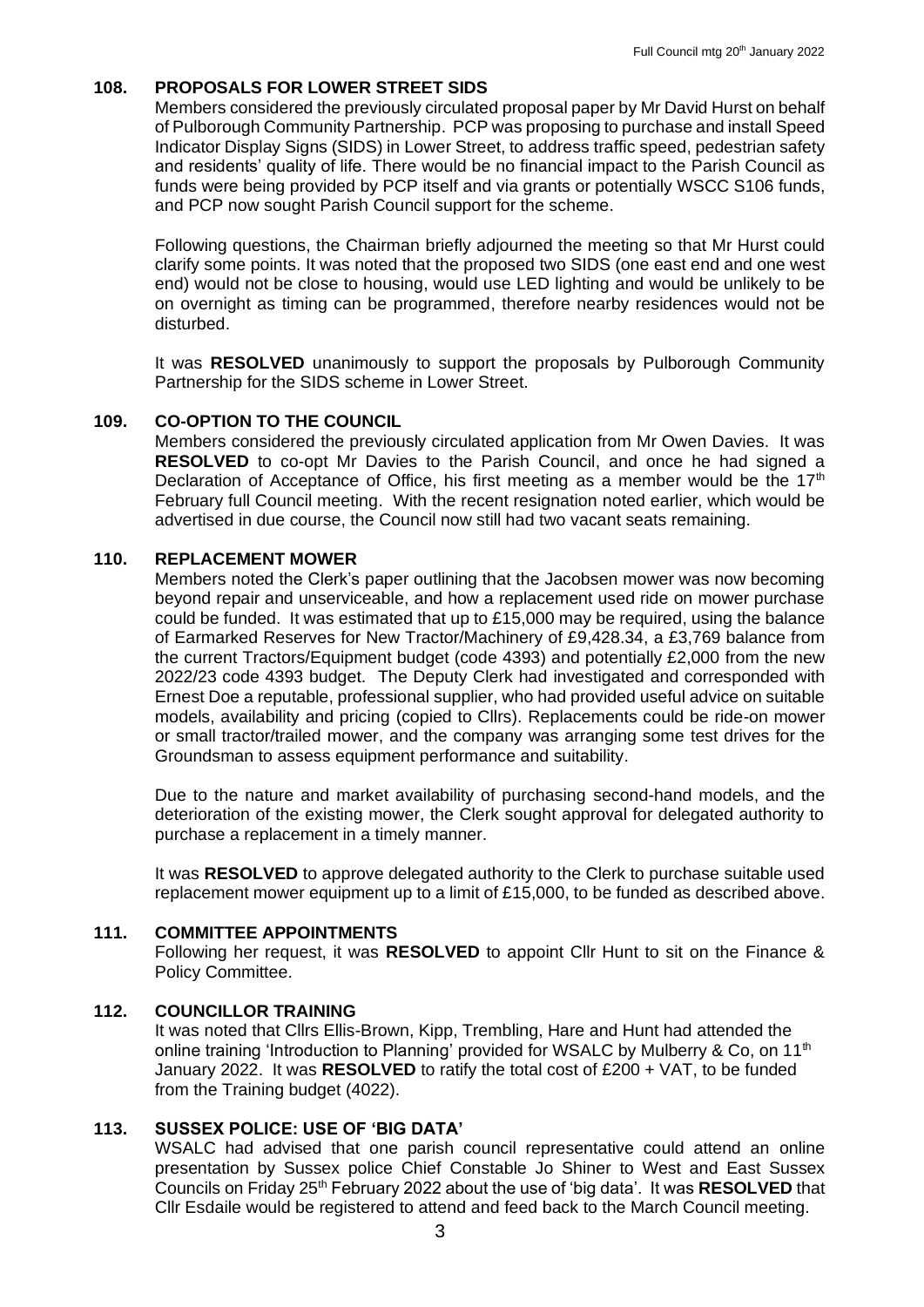## **114. NEIGHBOURHOOD WARDENS**

The Clerk reported that the PPC Steering Group panel of Cllrs Hare, Henly and herself had today met two candidates on the recommendation of Horsham DC. The Steering Group had unanimously approved the two candidates and, subject to their acceptance, it was hoped they would be appointed commencing 14<sup>th</sup> February 2022. It was noted that there would be an initial training period of some 3 or more weeks, therefore dedicated Pulborough parish work would commence in March.

*[NB: Further to the council meeting, it has been confirmed that the two new Neighbourhood Wardens will take up post on 14th February 2022.]*

## **115. INTERNAL AUDIT REPORT 2021-22 (INTERIM REVIEW)**

Members noted receipt of the Internal Audit Report 2021-22 (Interim Review) and the two recommendations made. The Chairman asked that it be minuted that the work of the Clerk and Deputy Clerk had once again been commended in the report.

It was **RESOLVED** to adopt the Internal Audit Report 2021-22 (Interim Review) and that it be referred to the Finance & Policy Committee for consideration of the two recommendations made by the Internal Auditor.

## **116. NATIONAL HIGHWAYS: A27 ARUNDEL BYPASS SCHEME**

Members noted the new public consultation running from  $11<sup>th</sup>$  January to  $8<sup>th</sup>$  March 2022 regarding the preferred route proposals, for which the online link

<https://nationalhighways.co.uk/our-work/south-east/a27-arundel-bypass/>

had been forwarded. It was noted that this consultation was not about which route, which had been designated already and supported by the Parish Council, but considered the detail and design of the proposed route. Comment was made that it was important for National Highways to receive supporting comments so that the negative views were balanced. Members were reminded that individuals could respond personally to the consultation. Following brief discussion, it was **RESOLVED** to refer this item to the next Planning & Services Committee, and the Chairman requested that Committee members please study the consultation and come to that meeting with an informed view.

## **117. PULBOROUGH VILLAGE MARKET**

The next market would take place on Saturday 22nd January 2022. It was **AGREED** that Cllr Henly would attend from 9.30am to close, with Cllr Ellis-Brown attending from 9am-11am (setting up from 8.45am).

#### **118. REPRESENTATIVES ON OUTSIDE BODIES**

Brief reports were provided by those Cllrs representing the Council on outside bodies or meetings:-

- Several councillors commented on the useful planning training on  $11<sup>th</sup>$  January 2022, and Cllr Hunt referenced that some councils have their own planning protocol in place;
- Several councillors had attended the recent PCP meeting. Points highlighted from this were: As part of Lower St regeneration/Pulborough Traders, The Pulborough Exchange would be officially opened next week; PCP hopes to organise a public event on the recreation ground for the Queen's Jubilee celebrations; PCP is looking at producing a Welcome event for new residents; PCP has discussed the potential of the national Home Share scheme for assisting vulnerable people.
- Cllr Esdaile reported on her attendance at the Arun Valley Line group, who are also looking at plans for the Queen's Jubilee, as well as art displays at the station.
- Cllr Hare had joined the early part of the WSALC Chairman's Forum on  $13<sup>th</sup>$ January 2022. The focus had been on the proposed Rampion Wind Farm extension which would spread further west. A presentation had been given by CPCS (Campaign for the Protection of Coastal Sussex) highlighting the impact on tourism and on inland areas including the South Downs. The Clerk was asked to forward the presentation to all Members.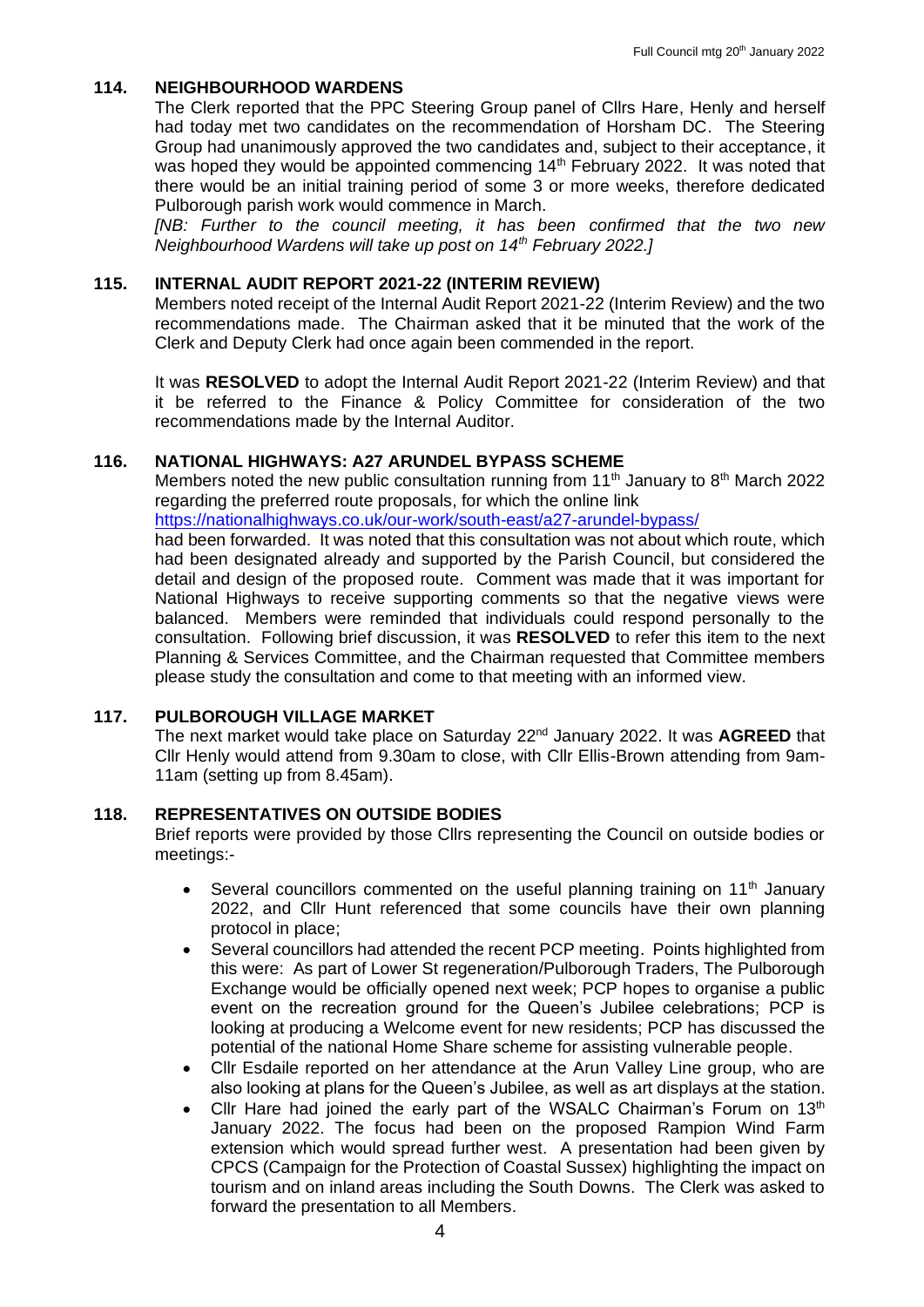#### **119. CORRESPONDENCE**

The Correspondence was noted (previously circulated to Council) and is attached as Appendix 1.

#### **120. CHAIRMAN'S ANOUNCEMENTS AND URGENT MATTERS**

In addition to items listed under WSALC in the Correspondence List, the Chairman reported that the CEO of WSALC had now written to Kemi Badenoch MP, Minister of State at the Department for Levelling Up, Housing and Communities and all local MPs to voice the frustration of parish councils and WSALC about not being able to hold remote meetings.

## **121. PAYMENTS**

Members had received the list of Payments for Authorisation. It was **RESOLVED** to approve these, detailed below, and that the payments list and invoices be duly signed.

| <b>Payee</b>                       | £          |
|------------------------------------|------------|
| <b>Pulborough Social Centre</b>    | £194.22    |
| <b>West Sussex County Council</b>  | £11,484.07 |
| KCS Laser                          | £221.76    |
| <b>Professional Weed Solutions</b> | £1,242.00  |
| Mulberry & Co.                     | £240.00    |
| Andrea Lawson                      | £21.89     |

*The meeting closed at 8.37pm.*

……………………………………..Chairman

………………………………………Date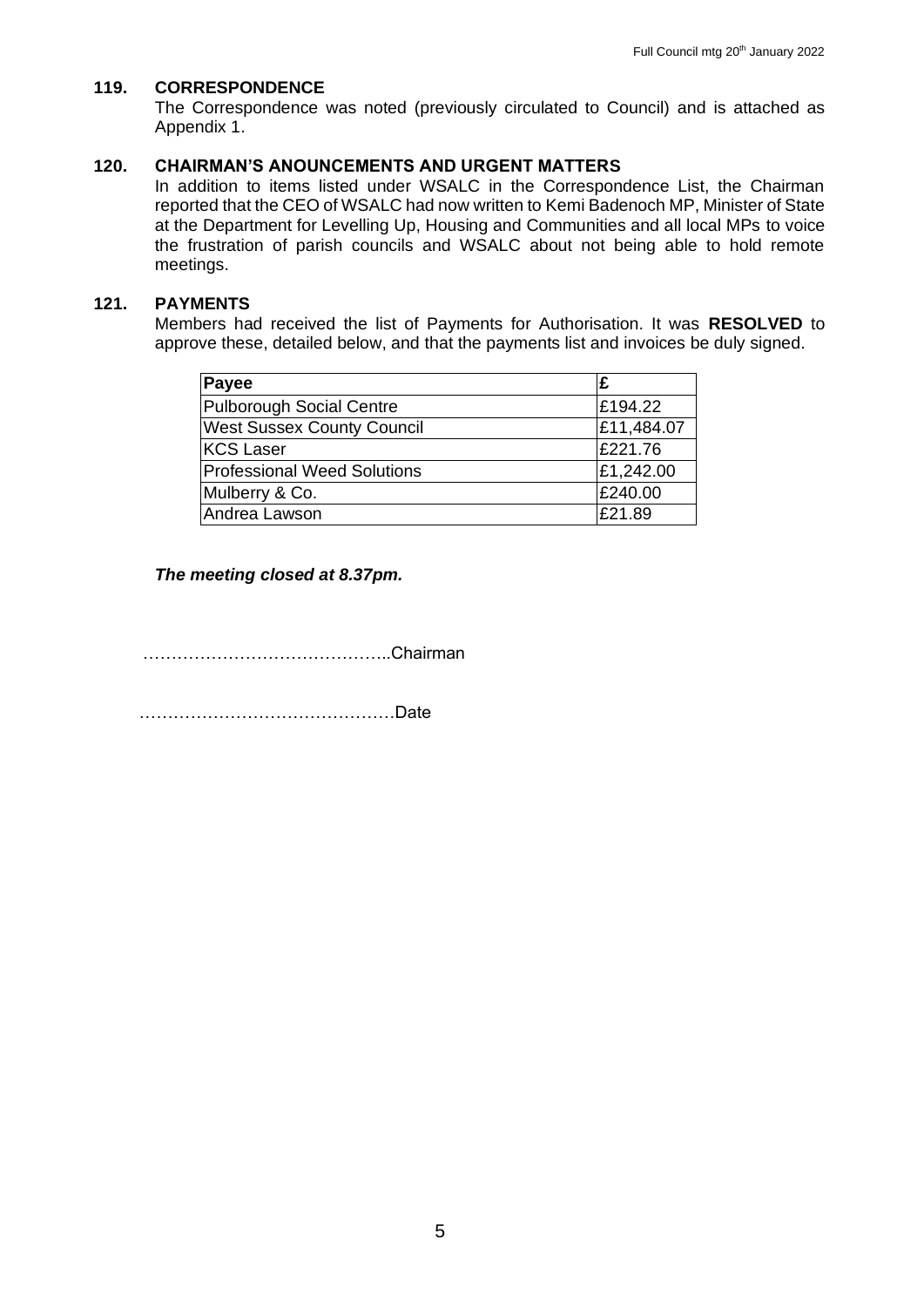# **CORRESPONDENCE** Appendix 1

# **WSCC**

Email 22.11.21 Your Town and Parish news November 2021 *(forwarded to Cllrs)* – adult safeguarding, flood consultation, fire & rescue service consultation

# **HDC**

- Email 02.12.21 from Head of Strategic Planning, confirming HDC response raising serious concerns to Gatwick Airport Northern Runway Project;
- Email 30.11.21 from Economic Development Officer updating re Digital Screens in Rural Car Parks, and advising that the project has now been signed off as complete by the Leader funding programme.
- Email 09.11.21 from Economic Development Officer about the Welcome Back Funding and launch of Instagram Project as part of this: Various emails subsequently arranging for PPC reps to meet with Pam Foden Associates in Pulborough to discuss local business participation;
- Email 12.10.21 from Community Services Team Lead reminder of Pulborough Community Voluntary forum meeting 11.01.21 and Notes from meeting 12.10.21

# **NALC**

Chief Executive's e-bulletins 19.11.21, 26.11.21, 03.12.21 and 10.12.21 *(forwarded to Cllrs).* Topics include Open letter from Chairs of NALC, OVW and SLCC; Civility and Respect Working Group; New NALC chair Cllr Keith Stevens; Remote council meetings; Covid-19 Plan B.

# **WSALC**

- Email 19.11.21 from CEO and copy of Civility & Respect Project newsletter, issue 1, November 2021 *(forwarded to Cllrs)*
- Emails 14.12.21 and 07.01.21 updating of Government attitude to resumption of virtual meetings and advising that Ministers have rejected calls for council meetings to be held online.
- Email 06.01.21 copying Sussex police response and stance regarding the use of E-scooters

# **HALC**

- Copy of letter 22.11.21 from Rudgwick PC to HALC regarding HDC 5 year housing supply and HDC response letter 30.11.21;
- Minutes of Annual Meeting of HDC and HALC 30.11.21 and appendices/presentations *(forwarded to Cllrs)*.

## **Sussex Police**

E-newsletters from Sussex Police & Crime Commissioner 19.11.21, 26.11.21, 03.12.21, 07.12.21, 17.12.21 and 24.12.21. Topics include Stronger sentencing for dog thieves; Have your say on police funding and priorities; Shopkind this Christmas; Do the Right Thing campaign on sexual harassment/inappropriate behaviour; Operation Hope tackling domestic violence; and Business Crime Team and Rural Crime Team.

## **In the Know Alerts**

Neighbourhood Watch email 28.11.21: Getting extra help with the Priority Services Register – free support service by energy suppliers and network operators for people in vulnerable situations.

# **PCP**

- Minutes of meeting 24.11.21 *(copied to Cllrs)*; Agenda for meeting 19.01.22.
- Copy of new Pulborough Gateway Signs design for the new year (replacing vandalised signs;
- Information on changes to car park at RSPB Pulborough Brooks, which will charge £3 per day for non-members from end January but includes access to certain areas, but reduced nonmember entry fee to Wetland Trail and hides;
- Information on Rewilding Lower Street planted trees presentation *(previously forwarded to Cllrs)*